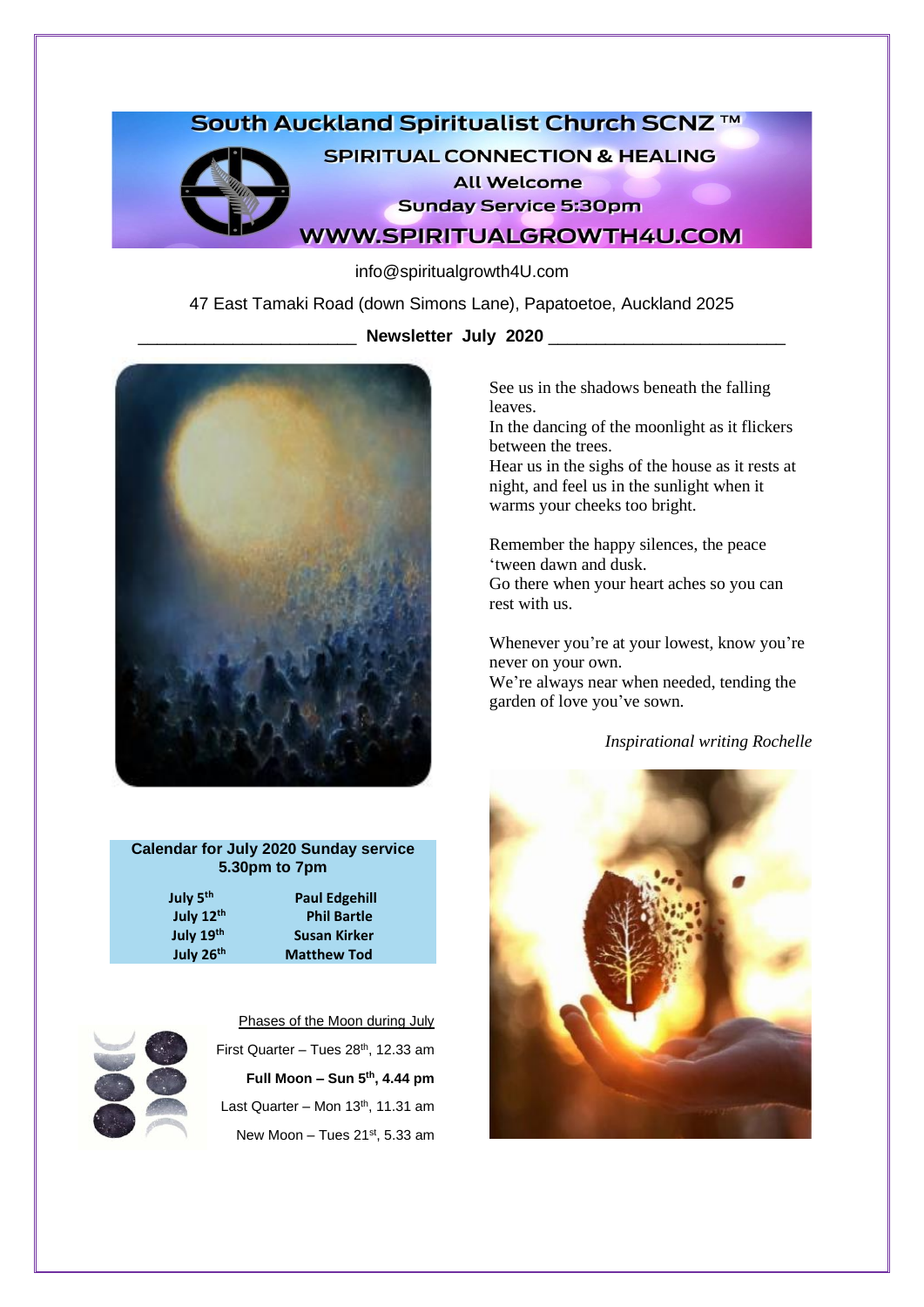

**Our next reading day is Saturday 8th August, see following pages, for flyer.**

All of the regular classes have recommenced, dates for July as below:

**Spiritual Healing Class** – Mon 6<sup>th</sup>, 20<sup>th</sup> **Soul Connection Class** - Tues 28th **Awareness Class** – Sun 19th **Open Development Circle** – Mon 13<sup>th</sup>, 27<sup>th</sup> **Meditation class – Wed 15<sup>th</sup>** 

All details regarding classes are available on **our website;**

**<https://www.spiritualgrowth4u.com/>** we well as in the Perspex holders along the righthand wall as you enter the main hall.

Our next AGM will be Sunday  $12<sup>th</sup>$  July after the service. All members are encouraged to attend, an email has been sent out regarding details, please contact a committee member, if you have not received this information.

You are never given the power to dream without the equivalent power to manifest that dream and make it your physical reality.

**PARKING NOTICE FOR ALL CLASSES, SERVICES, EVENTS You may park in the parking spaces alongside the front section of the church. Please do not park in any of the parking spaces** *across from* **the front entrance of the church as your cars may be towed away. Additional free parking is available in the parking lot at the rear of the centre on Charles St.**

# **Balance**

### An excerpt from **Wisdom of the Ages** By Dr Wayne Dyer

"Every now and then go away, Have a little relaxation, for when you come back to your work your judgement will be surer; since to remain constantly at work will cause you to lose power of judgement …

Go some distance away because the work appears smaller and more of it can be taken in at a glance, and a lack of harmony or proportion is more readily see.

> Leonardo da Vinci (1452-1519)

When a man such as Leonardo da Vinci gives advice, I for one am willing to listen with fixed attention. He has been called by many historians the man with the most inquiring mind of all time. Now that's quite a compliment! His accomplishments were prodigious, and he is often credited with being the initiator of the Renaissance, which moved man out of the Dark Ages.

Leonardo saw mystery everywhere and delved deep to understand it. He recorded the movement of stars and drew up plans for flying machines four hundred years before the first airplane. He was an architect and a consummate artist who plunged into the study of nature and human personality. His portraits of faces were more skillful than had ever been seen before or since, embodying a reality that captured every essence of his subjects. Volumes of books have been written on the magnificence of just his painting *The Last Supper*. No subject escaped Leonardo's inquiry, and in the piece of advice quoted above, he offers you a tool for your own creative outlets as well."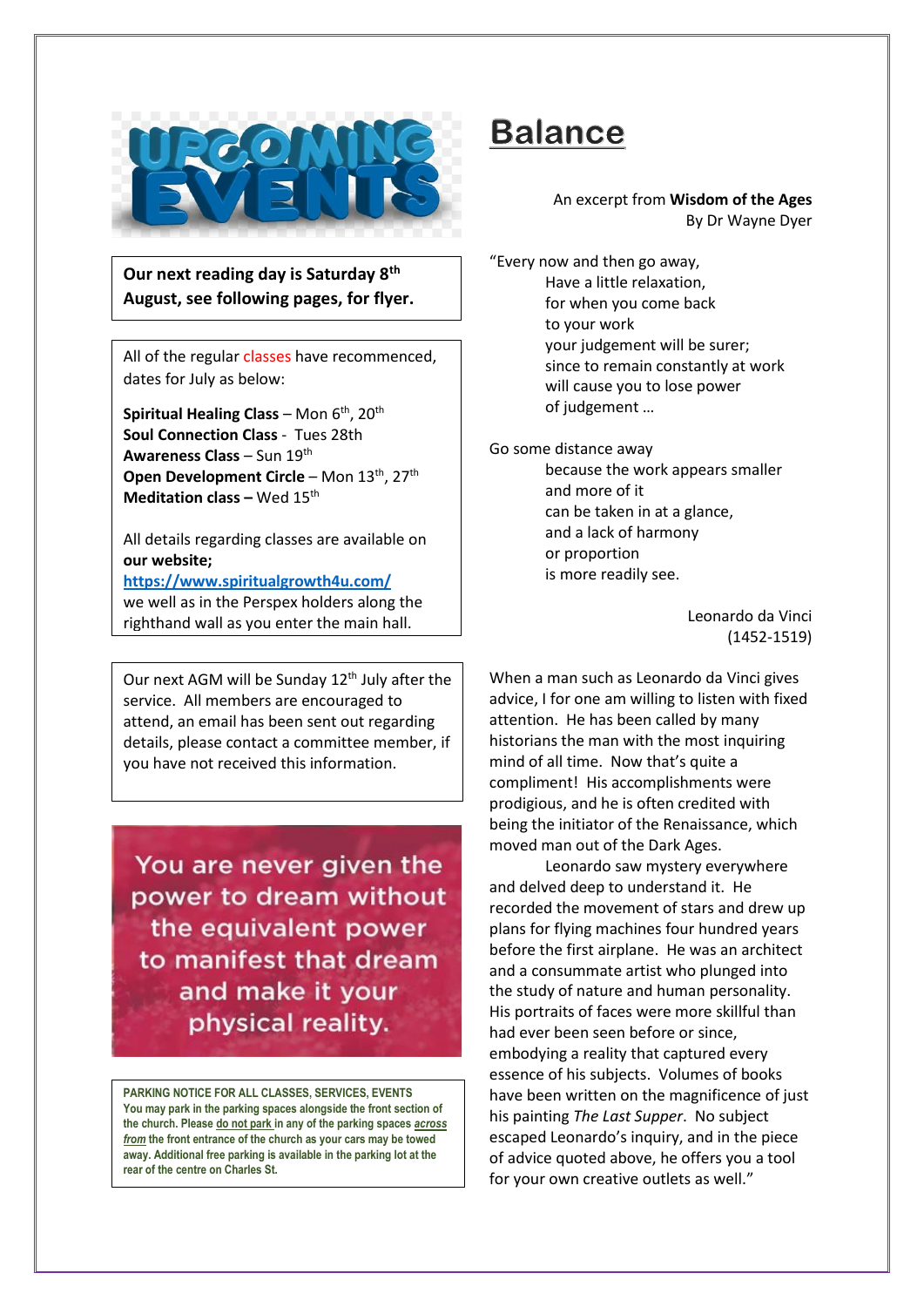

Great Ones who have served humanity down the ages. They were formerly men and women who felt and lived as you.

This then is your way of life  $-$  to live not only to enjoy yourselves but to beautify, to benefit the earth and its people, and to help forward the spiritual evolution of all life. This is a responsibility laid upon each living soul by its Creator; because the whole community depends for its progress on each individual soul which quickens with God.

*The following is an excerpt from* 

## **Morning Light On the spiritual path White Eagle**

### *Brotherhood*

This is the picture of your world with its human kind that we would paint for you. We would show you that every human soul, low and high, is linked to others as in a chain of brotherhood. Over all is the guardianship of an unseen Brotherhood composed of lofty souls who have humanity in their charge. From these Brothers it is possible for man to receive communications. Step by step the message comes down; while we are speaking we are aware of other influences behind us, making use of us to convey their truths. Behind and above again are other influences and yet others, and so on, through the spheres; from earth to heaven this chain of communion exists.

Every one of you has your own guide of your spirit as well as your guardian angel, and you can be helped beyond all your dreams if you will go with a humble spirit into the inner sanctuary and pray, not in a selfpitying way, and not for self-gratification, but that you may fit yourself to be a true servant of humanity. Before you is the example of the





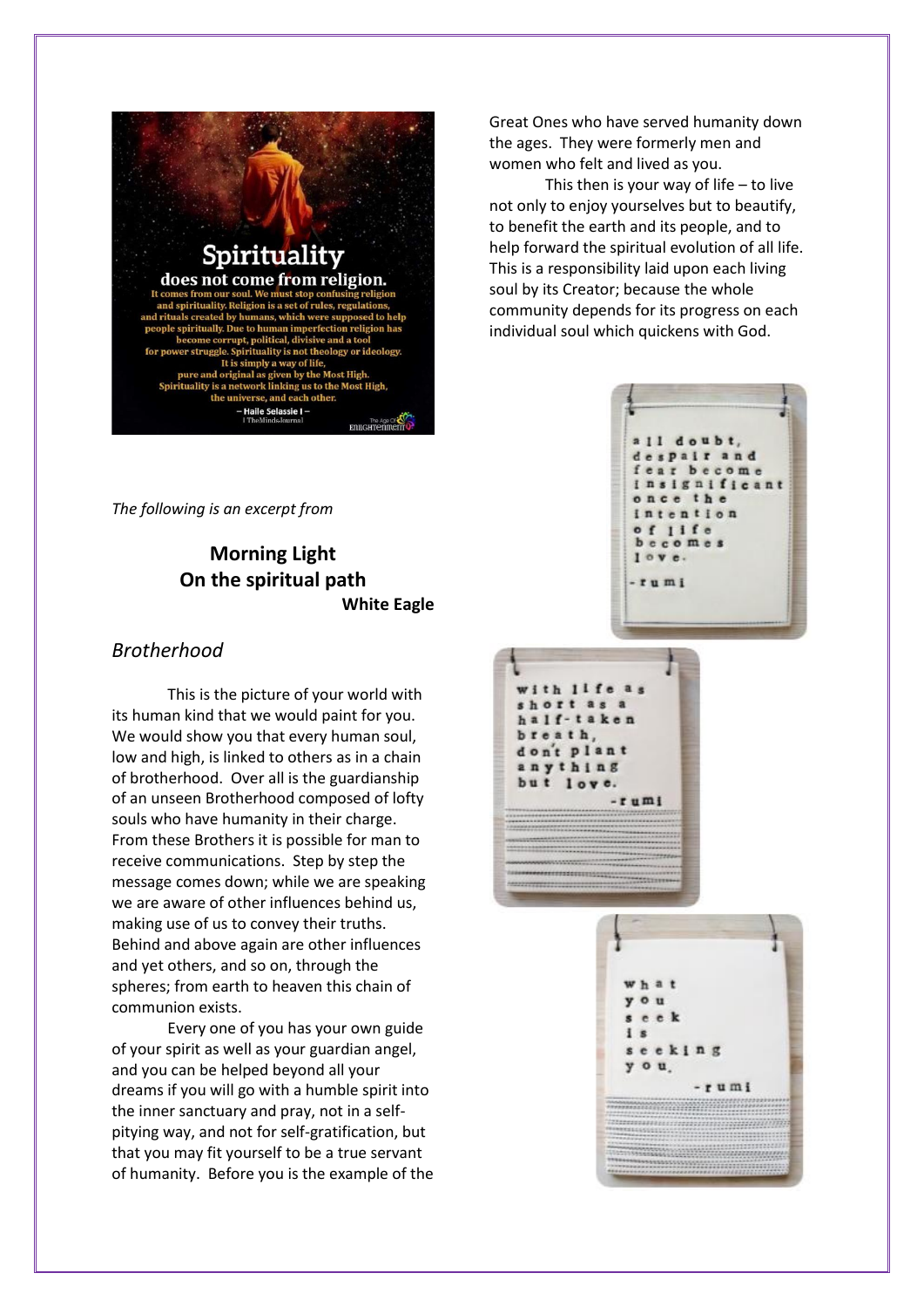

Presents

# **SPIRITUAL MEDIUMS READING DAY**

# **Saturday 8 th August 2020 - 10.30am-3pm**

- **Spiritual Mediumship Reading** find peace, healing and upliftment as the medium bridges a connection with you and a loved one from spirit.
- **Mediums for the day** we will have 6-8 mediums **\*\* to be advised \*\*** including Susan Kirker, Matthew Tod, and Janis Balmforth.
- **Spirit Artistry** with **Davene**

**.**

• **Spiritual Healing -** a modality of energy healing is freely available on request. Experience the joy and upliftment as your energy systems return to a state of balance.

**Pre booking is not required, however this will give you some choice of time. You can turn up on the day and put your name down for a reading, first come first served basis.** 

**Door tickets are cash sales only.** (If you would like consecutive sessions we recommend you book.

**Internet banking account: 06 0197 0037869 – 00** 

**Reference 'your name' and option 1, 2, or 3)**

**Ticket options** (all sessions are 20 minutes)

Option one (Any one session) – members \$20, non-members \$30 Option two (Any two sessions) – members \$30, non-members \$40 Option three (Any three sessions) – members \$50, non-members \$60

*Membership forms are available on our website [www.spiritualgrowth4u.com](http://www.spiritualgrowth4u.com/)*

**Payment: All bookings must be pre-paid and email your choice to [events@spiritualgrowth4U.com](mailto:events@spiritualgrowth4U.com)**.

Free parking is available in the parking lot in the rear of the centre on Charles St. Light refreshments will be available.